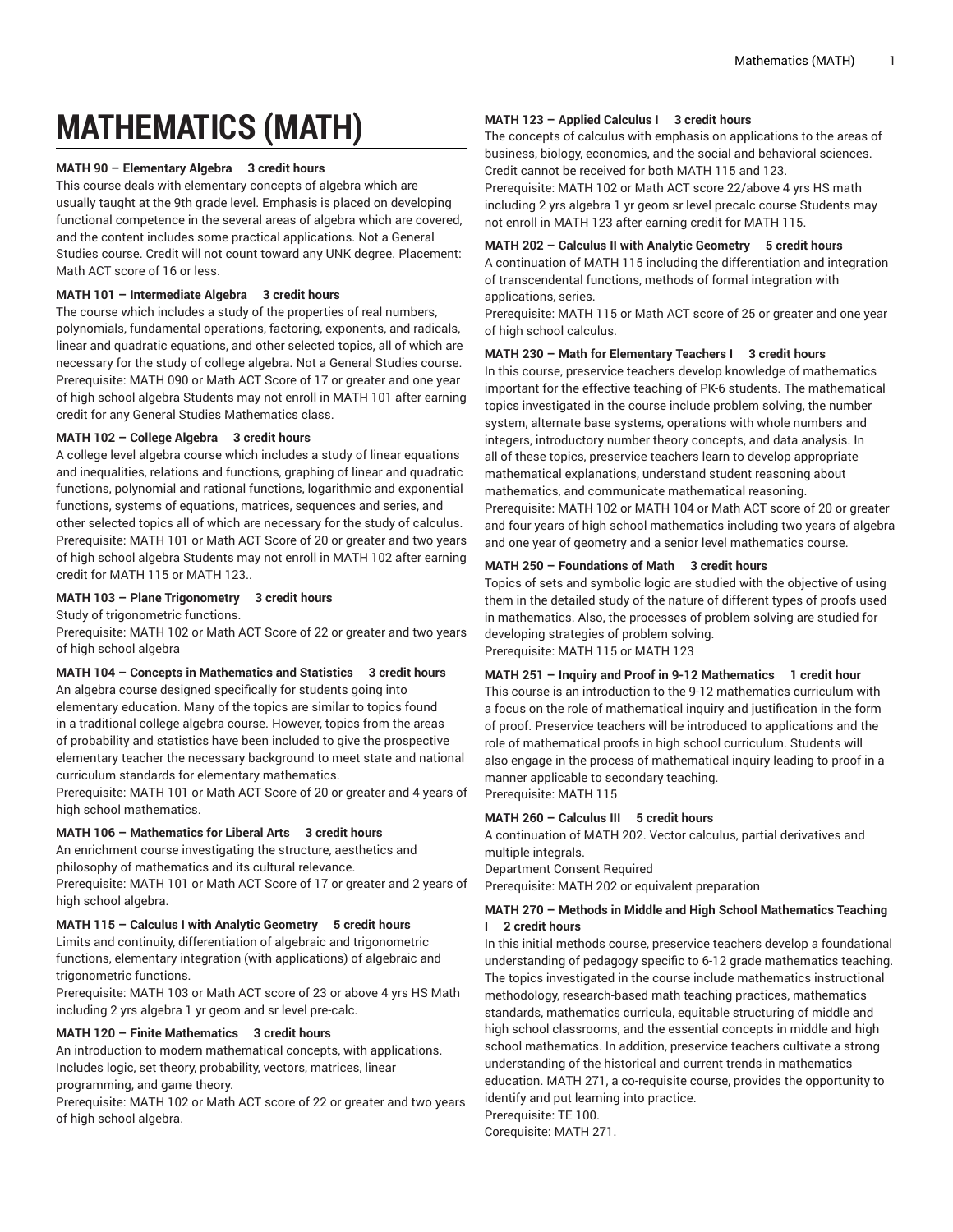## **MATH 271 – Field Experience in Middle and High School Mathematics I 1 credit hour**

This 50 clock-hour mathematics specific field-based experience is designed to introduce students to classroom teaching. Under the mentorship of a practicing 6-12 mathematics teacher and the supervision of a UNK mathematics educator, preservice teachers will actively engage in the teaching of mathematics to 6-12 students.

Prerequisite: TE 100.

## Corequisite: MATH 270.

## **MATH 280 – Linear Algebra 3 credit hours**

Vector spaces, linear transformations, matrices, and determinants. Prerequisite: MATH 115 or MATH 202 or MATH 260

## **MATH 300 – Tutoring in Mathematics 1 credit hour**

This course provides opportunities for students to reflect on their experience in mathematics subject tutoring and meet the Experiential Learning requirement for degrees in mathematics. Concurrent employment as a Mathematics Subject Tutor in the Learning Commons (LC) within one of the first three semesters of tutoring employment with the LC is required for enrollment in this course. Department Consent Required

## **MATH 305 – Differential Equations 3 credit hours**

Methods of solution and applications of common types of differential equations.

Prerequisite: MATH 260

# **MATH 310 – College Geometry 3 credit hours**

Mathematical systems and re-examination of Euclidean geometry from an advanced viewpoint. Prerequisite: MATH 250

## **MATH 330 – Math for Elementary Teachers II 3 credit hours**

In this course, preservice teachers further develop knowledge of mathematics important for the effective teaching of PK-6 students. The mathematical topics investigated in the course include operations with rational numbers (e.g., fractions and decimals), proportional reasoning (e.g., percents, ratios), two-dimensional and three-dimensional geometric figures, and measurement (e.g., length, area, volume, angles). In all of these topics, preservice teachers learn to develop appropriate mathematical explanations, understand student reasoning about mathematics, and communicate mathematical reasoning. Prerequisite: MATH 230

#### **MATH 350 – Abstract Algebra 3 credit hours**

An introduction to modern algebra, including a brief study of groups, rings, integral domains and fields.

Prerequisite: MATH 250 or permission of instructor.

## **MATH 365 – Complex Analysis 3 credit hours**

Complex analysis is an introduction to the theory of complex variables and the calculus of analytic functions. Topics covered include the calculus of residues, the Cauchy Integration theorem, and the extension of exponential, logarithmic, and trigonometric functions to the complex plane.

Prerequisite: MATH 260

# **MATH 390 – Research Experience in Mathematics 1 credit hour**

This course provides opportunities for students to reflect on their experience in undergraduate research activities and meet the Experiential Learning requirement for degrees in mathematics. Concurrent participation in the Undergraduate Research Fellows program at UNK or recent participation in a similar research program such as Summer Student Research Program at UNK or Research Experiences for Undergraduates at any institution is required for enrollment in this course.

Total Credits Allowed: 4.00

Prerequisite: Acceptance to the Undergraduate Research Fellows program or department permission.

## **MATH 399 – Internship 1-4 credit hours**

On the job experience designed to complement the major. Internship experiences are available only in selected areas. Consult with the departmental advisor. MATH 399 is a credit/no credit course. Total Credits Allowed: 4.00

#### **MATH 400 – History of Mathematics 3 credit hours**

An introduction to the history of mathematics from its primitive origins to modern-day mathematics. Prerequisite: MATH 115

#### **MATH 404 – Theory of Numbers 3 credit hours**

Properties of integers, congruencies, primitive roots, arithmetic functions, quadratic residues, and the sum of squares. Prerequisite: MATH 250 or permission of instructor.

## **MATH 413 – Discrete Mathematics 3 credit hours**

Topics include mathematical induction, recursion relations, counting principles, and discrete probability. Additional topics may include graph theory.

Prerequisite: MATH 250

## **MATH 420 – Numerical Analysis 3 credit hours**

The solution of nonlinear equations, interpolation and approximation, numerical integration, matrices and system of linear equations, and numerical solution of differential equations. Prerequisite: MATH 260 or permission of instructor

#### **MATH 430 – Middle School Mathematics 3 credit hours**

Topics will build on the foundations of MATH 230 and MATH 330 be focused toward the middle school math curriculum: algebraic structures including variables and functions, introductory number theory, probability, statistics, geometry, and problem solving.

Prerequisite: MATH 115 or MATH 202 or MATH 230 or MATH 260.

# **MATH 445 – Actuarial Science Seminar 1 credit hour**

The purpose of this course is to develop knowledge of the fundamental probability tools for quantitatively assessing risk. The application of these tools to problems encountered in actuarial science is emphasized for the preparation of taking the exam P1. A thorough command of the supporting calculus is assumed, as well as exposure to many of the probability topics covered in STAT 441. Prerequisite: STAT 441

#### **MATH 460 – Advanced Calculus I 3 credit hours**

Functions, sequences, limits, continuity, differentiation and integration. Prerequisite: MATH 250 and MATH 260